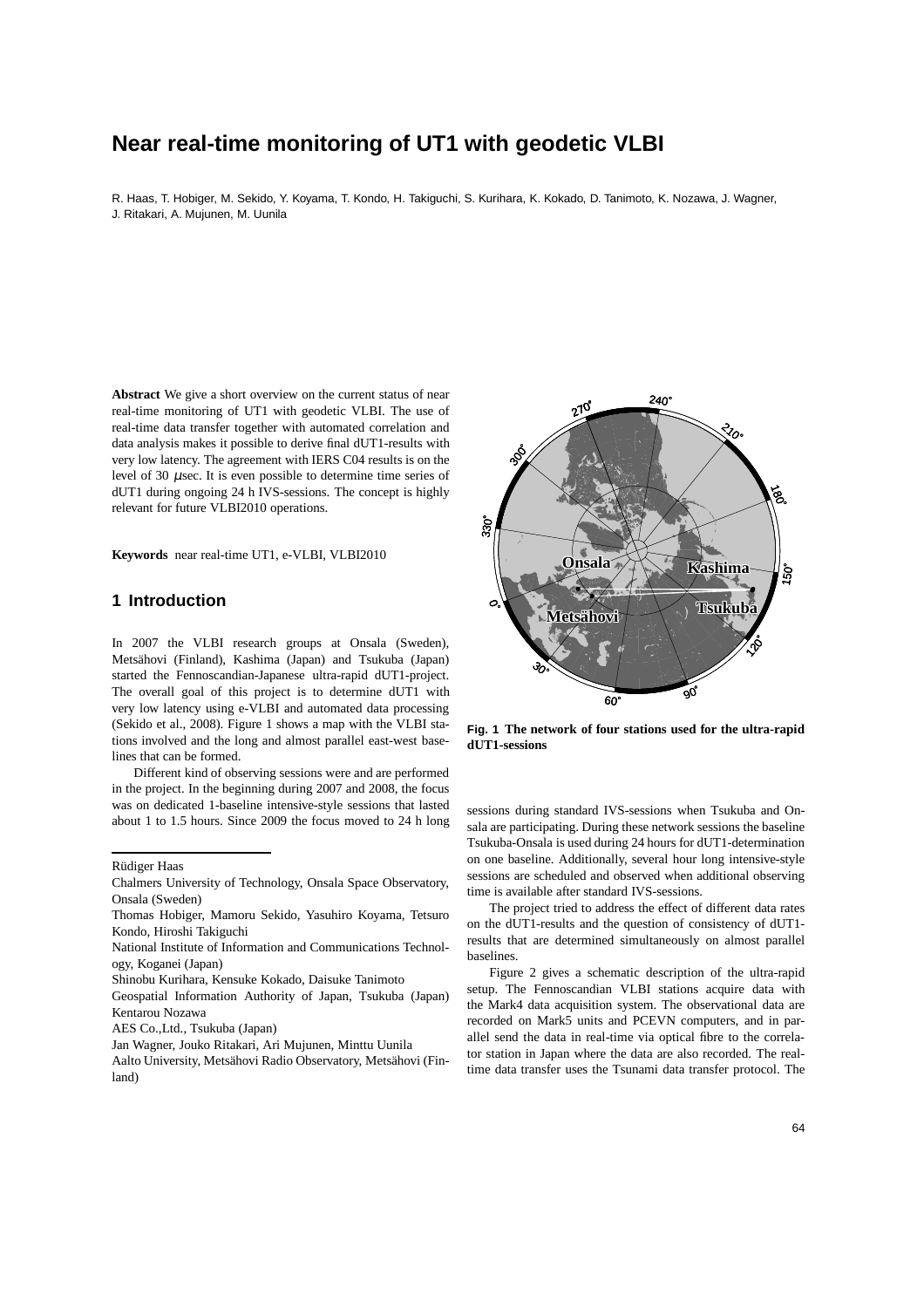Japanese VLBI stations acquires data with the VSSP system and record on K5-recorders, and transfer the data to the correlator. At the correlator the Fennoscandian VLBI data are first converted from Mark4-format to K5-format, and than correlated with the Japanese data. The whole process chain is automatized, as well as the post-processing of the correlation results (Hobiger et al., 2010).



**Fig. 2 Schematic description of the setup for ultra-rapid dUT1-sessions.**



**Fig. 3 Ultra-rapid 24 h dUT1 during R1.450 on September 27/28, 2010.**

the concept was adopted for the standard IVS sessions INT-2 and INT-3. The data transfer for these sessions also used offline or real-time data transfer, and the INT-2 sessions correlated at Tsukuba are since 2010 done in ultra-rapid mode.

## **2 Ultra-rapid intensive-style dUT1-sessions**

The series of ultra-rapid intensive-style dUT1-sessions started in March 2007. During 2007 and 2008 in total 41 successful 1 hour long sessions were conducted, see e.g. Haas et al. (2010). The latency of the final dUT1-results improved dramatically from several hours to a couple of minutes after end of observations. The world record was achieved in February 2008 on the baseline Onsala-Tsukuba when the final dUT1-results were derived within 3.5 minutes after the end of the observing session (Matzusaka et al., 2008).

The comparison to IERS C04-results show that the ultrarapid dUT1 values show the same level of agreement with C04 as the IERS-rapid solutions (about 30  $\mu$ sec) (Haas et al., 2010). However, the latency of the ultra-rapid dUT1 results is much lower.

Unfortunately there were only very few simultaneous sessions on almost parallel baselines. The reasons were that it was difficult to get telescope time and/or that equipment failed. However, for one session in July 2007 we found an RMS-agreement of 16.7 µsec.

The majority of the sessions was observed with a data rate of 256 Mbps. Only a few session did use 128 or 512 Mbps, so that a rigorous assessment of the effect of data rates on the precision of the dUT1-results was not easy possible. However, there is some indication that higher data rates give lower formal error for the dUT1-results, which might indicate a higher precision.

Since the intensive-style ultra-rapid sessions were successful and reduced the latency of the dUT1-results significantly,

# **3 Ultra-rapid 24 h dUT1-sessions**

Since 2009 almost all standard 24 h IVS-sessions where both Onsala and Tsukuba are involved are operated as ultra-rapid sessions. The sessions include e.g. R1-, RD- and T2-experiments. The observational data from Onsala are real-time transferred to the Tsukuba correlator where the data are converted and correlated. Once 35 scans are collected, a data analysis is performed and dUT1 determined. During the 24 h session the data are analyzed in a sliding-window-approach. This means that when a new scan comes in the oldest is left out and a new analysis is performed. The results is a time series of dUT1 that is produced during the ongoing IVS-session. The results are available with very low latency and the progress of the analysis can be monitored on the webpage http://www.spacegeodesy.go. jp/vlbi/dUT1/.

The data are analyzed in an automatic mode with two independent software packages, an automated version of OCCAM, and the software C5++ (Hobiger et al., 2010). The results are close and do for most cases agree within their formal errors, but they are so far not identical. Figure 3 shows as an example the ultra-rapid 24 h dUT1-results during R1.450 on September 27/28, 2010.

Figure 4 depicts the residuals with respect to the IESR C04 dUT1 values. Shown are the residuals of the INT-series as analyzed by BKG, the IVS-R-series as analyzed by BKG, the combined IVS-results of the IVS-R-series, and the ultra-rapid 24 h observations. The agreement expressed in bias and RMS is depicted in Figure 5. The ultra-rapid results show a larger bias than the other series and the RMS scatter is on the same level as the IVS-INT results. The larger bias is probably due to that